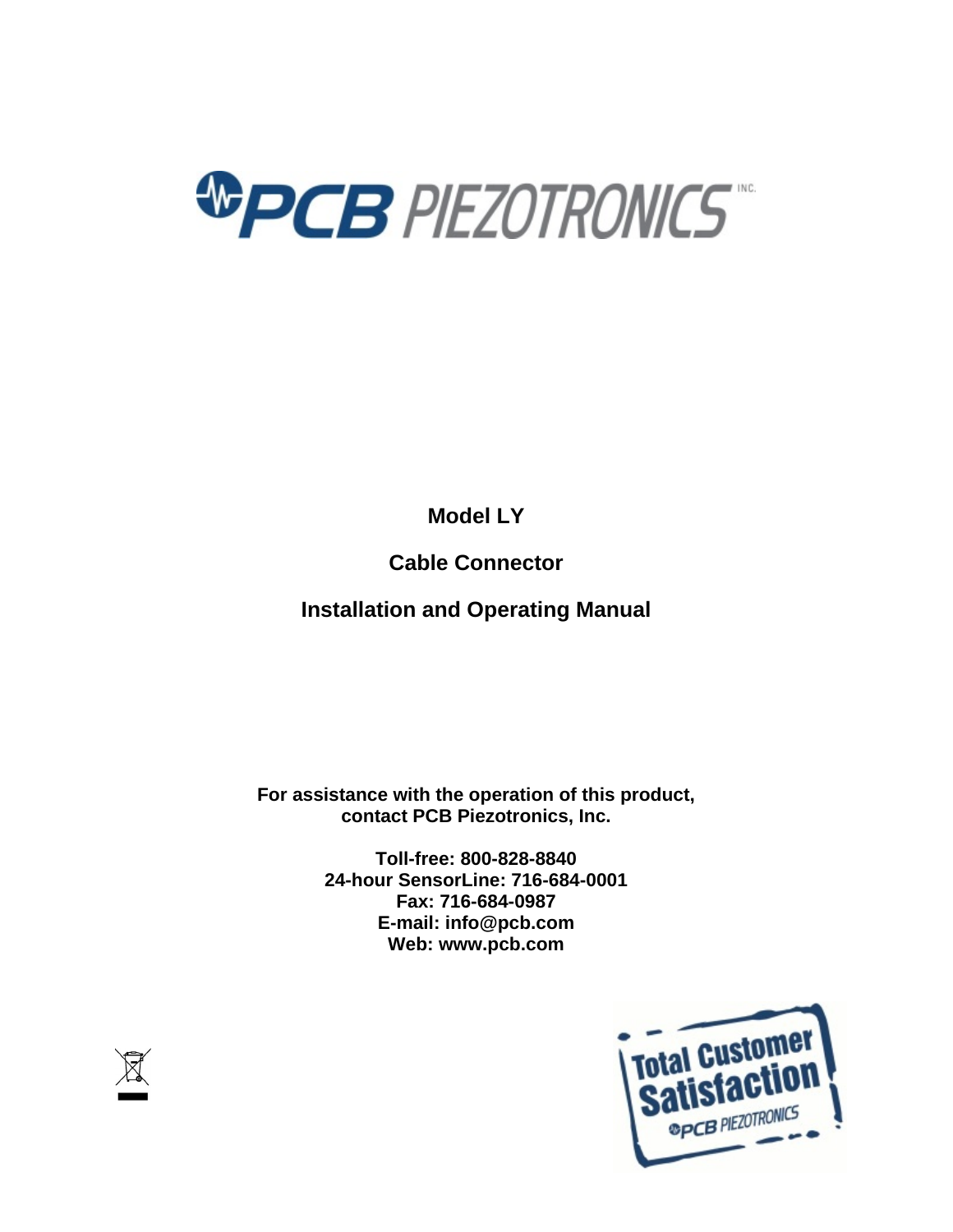

### **Repair and Maintenance**

PCB guarantees Total Customer Satisfaction through its "Lifetime Warranty Plus" on all Platinum Stock Products sold by PCB and through its limited warranties on all other PCB Stock, Standard and Special products. Due to the sophisticated nature of our sensors and associated instrumentation, **field servicing and repair is not recommended and, if attempted, will void the factory warranty**.

Beyond routine calibration and battery replacements where applicable, our products require no user maintenance. Clean electrical connectors, housings, and mounting surfaces with solutions and techniques that will not harm the material of construction. Observe caution when using liquids near devices that are not hermetically sealed. Such devices should only be wiped with a dampened cloth—never saturated or submerged.

In the event that equipment becomes damaged or ceases to operate, our Application Engineers are here to support your troubleshooting efforts 24 hours a day, 7 days a week. Call or email with model and serial number as well as a brief description of the problem.

## **Calibration**

Routine calibration of sensors and associated instrumentation is necessary to maintain measurement accuracy. We recommend calibrating on an annual basis, after exposure to any extreme environmental influence, or prior to any critical test.

PCB Piezotronics is an ISO-9001 certified company whose calibration services are accredited by A2LA to ISO/IEC 17025, with full traceability to SI through N.I.S.T. In addition to our standard calibration services, we also offer specialized tests, including: sensitivity at elevated or cryogenic temperatures, phase response, extended high or low frequency response, extended range, leak testing, hydrostatic pressure testing, and others. For more information, contact your local PCB Piezotronics distributor, sales representative, or factory customer service representative.

## **Returning Equipment**

If factory repair is required, our representatives will provide you with a Return Material Authorization (RMA) number, which we use to reference any information you have already provided and expedite the repair process. This number should be clearly marked on the outside of all returned package(s) and on any packing list(s) accompanying the shipment.

## **Contact Information**

PCB Piezotronics, Inc. 3425 Walden Ave. Depew, NY14043 USA Toll-free: (800) 828-8840 24-hour SensorLine: (716) 684-0001 General inquiries: [info@pcb.com](mailto:info@pcb.com) Repair inquiries[: rma@pcb.com](mailto:rma@pcb.com)

For a complete list of distributors, global offices and sales representatives, visit our website, [www.pcb.com.](http://www.pcb.com/)

# **Safety Considerations**

This product is intended for use by qualified personnel who recognize shock hazards and are familiar with the precautions required to avoid injury. While our equipment is designed with user safety in mind, the protection provided by the equipment may be impaired if equipment is used in a manner not specified by this manual.

Discontinue use and contact our 24-Hour Sensorline if:

- Assistance is needed to safely operate equipment
- Damage is visible or suspected
- Equipment fails or malfunctions

For complete equipment ratings, refer to the enclosed specification sheet for your product.

## **Definition of Terms and Symbols**

**The following symbols may be used in this manual:**



#### **DANGER**

Indicates an immediate hazardous situation, which, if not avoided, may result in death or serious injury.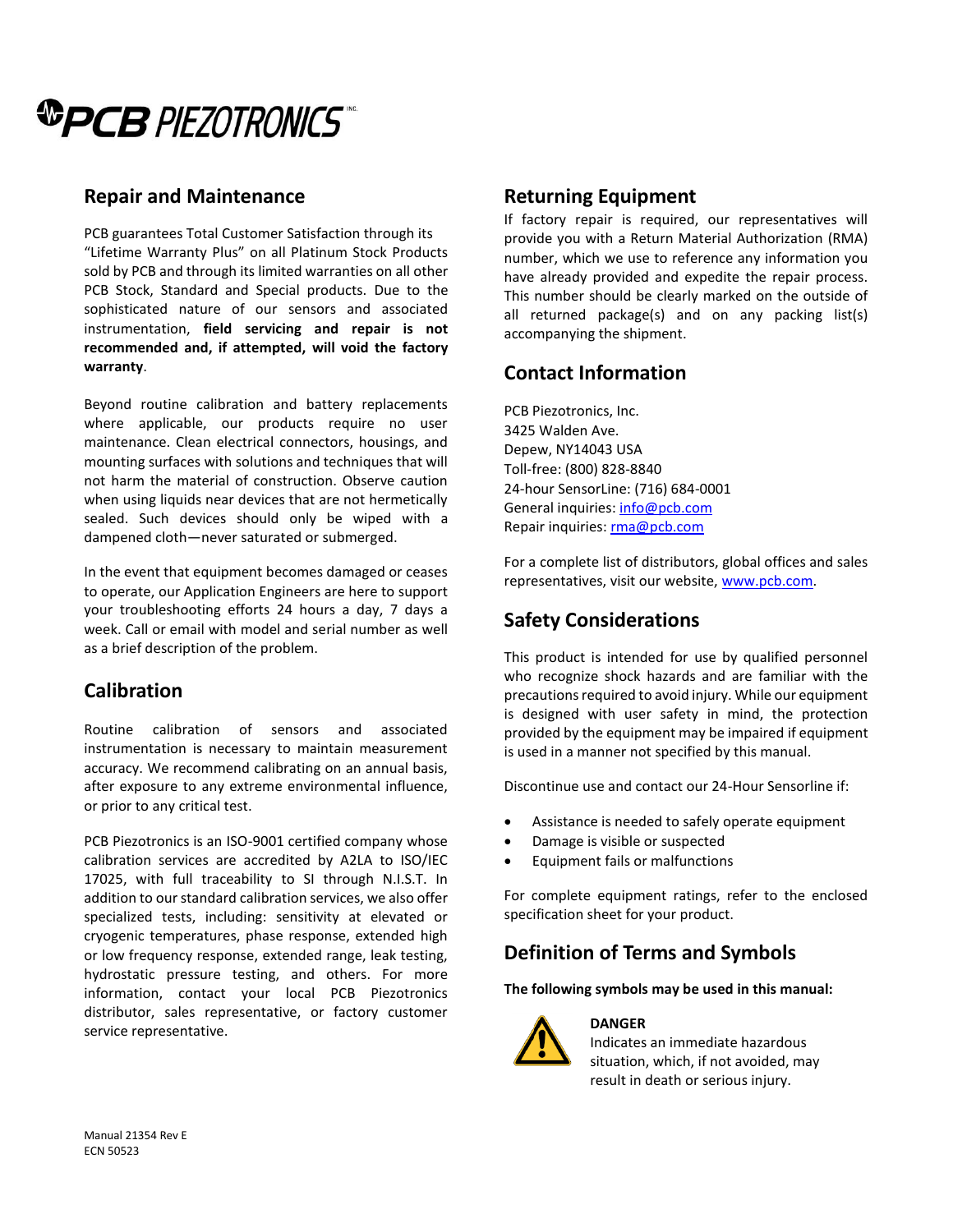

#### **CAUTION**

Refers to hazards that could damage the instrument.



#### **NOTE**

Indicates tips, recommendations and important information. The notes simplify processes and contain additional information on particular operating steps.

**The following symbols may be found on the equipment described in this manual:**



This symbol on the unit indicates that high voltage may be present. Use standard safety precautions to avoid personal contact with this voltage.



This symbol on the unit indicates that the user should refer to the operating instructions located in the manual.



This symbol indicates safety, earth ground.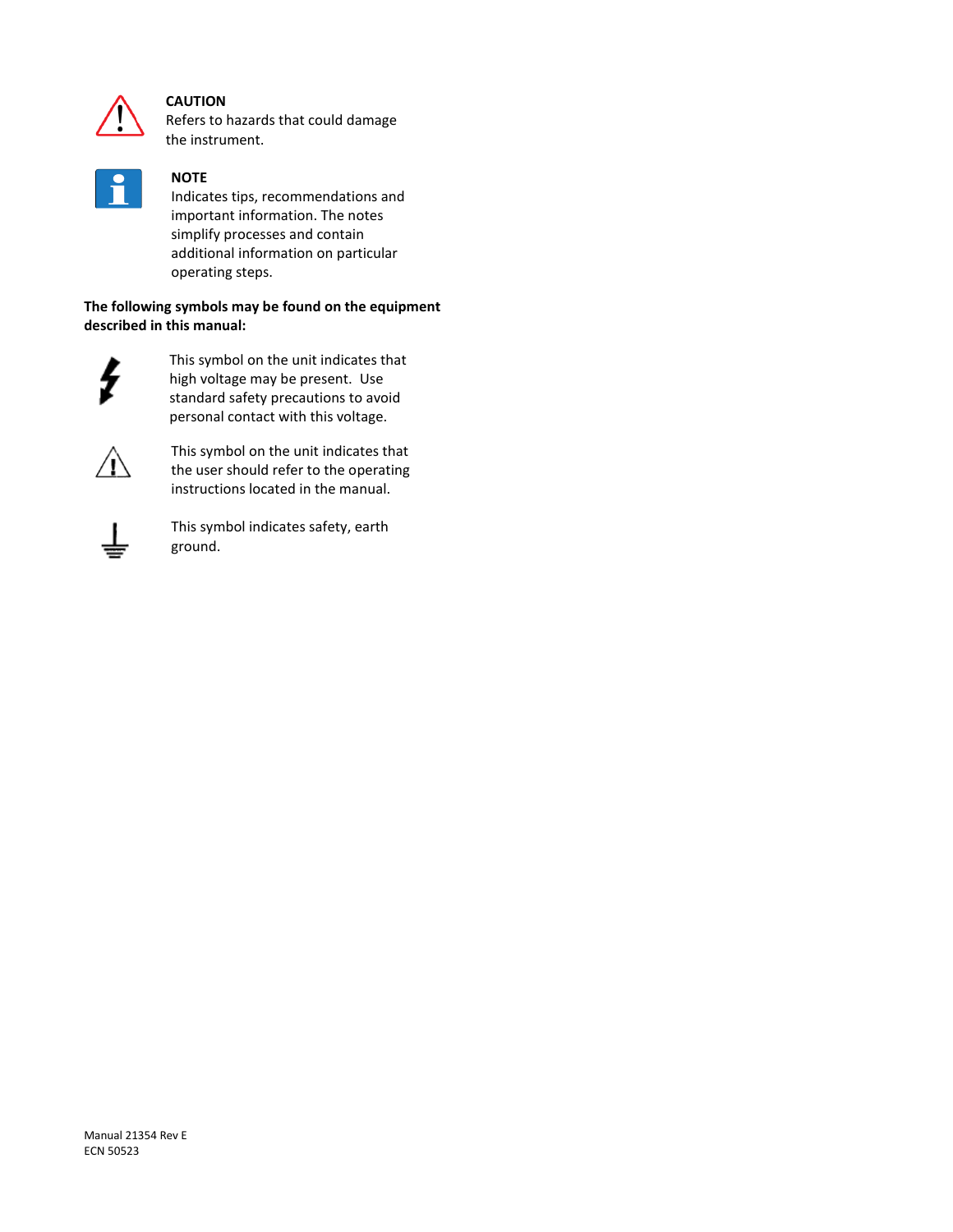

## PCB工业监视和测量设备 - 中国RoHS2公布表 PCB Industrial Monitoring and Measuring Equipment - China RoHS 2 Disclosure Table

|                                                   | 有害物质     |           |           |              |             |              |  |  |
|---------------------------------------------------|----------|-----------|-----------|--------------|-------------|--------------|--|--|
| 部件名称                                              | 铅 (Pb)   | 汞<br>(Hg) | 镉<br>(Cd) | 六价铬 (Cr(VI)) | 多溴联苯(PBB)   | 多溴二苯醚 (PBDE) |  |  |
| 住房                                                | O        | O         | $\Omega$  | 0            | 0           | O            |  |  |
| PCB板                                              | X        | O         | $\Omega$  | O            | O           | O            |  |  |
| 电气连接器                                             | $\Omega$ | O         | 0         | O            | O           | $\Omega$     |  |  |
| 压电晶体                                              | X        | $\Omega$  | $\Omega$  | O            | O           | $\Omega$     |  |  |
| 环氧                                                | $\Omega$ | $\Omega$  | $\Omega$  | O            | O           | O            |  |  |
| 铁氟龙                                               | $\Omega$ | $\Omega$  | $\Omega$  | O            | O           | O            |  |  |
| 电子                                                | $\Omega$ | O         | $\Omega$  | O            | O           | O            |  |  |
| 厚膜基板                                              | O        | $\Omega$  | X         | O            | O           | O            |  |  |
| 电线                                                | O        | $\Omega$  | $\Omega$  | O            | $\mathsf O$ | O            |  |  |
| 电缆                                                | X        | $\Omega$  | $\Omega$  | O            | O           | O            |  |  |
| 塑料                                                | $\Omega$ | $\Omega$  | $\Omega$  | O            | O           | O            |  |  |
| 焊接                                                | X        | O         | $\Omega$  | $\Omega$     | O           | $\Omega$     |  |  |
| 铜合金/黄铜                                            | X        | O         | $\Omega$  | $\Omega$     | O           | $\Omega$     |  |  |
| 本表格依据 SJ/T 11364 的规定编制。                           |          |           |           |              |             |              |  |  |
| O: 表示该有害物质在该部件所有均质材料中的含量均在 GB/T 26572 规定的限量要求以下。  |          |           |           |              |             |              |  |  |
| X: 表示该有害物质至少在该部件的某一均质材料中的含量超出 GB/T 26572 规定的限量要求。 |          |           |           |              |             |              |  |  |
| 铅是欧洲RoHS指令2011/65/ EU附件三和附件四目前由于允许的豁免。            |          |           |           |              |             |              |  |  |

CHINA RoHS COMPLIANCE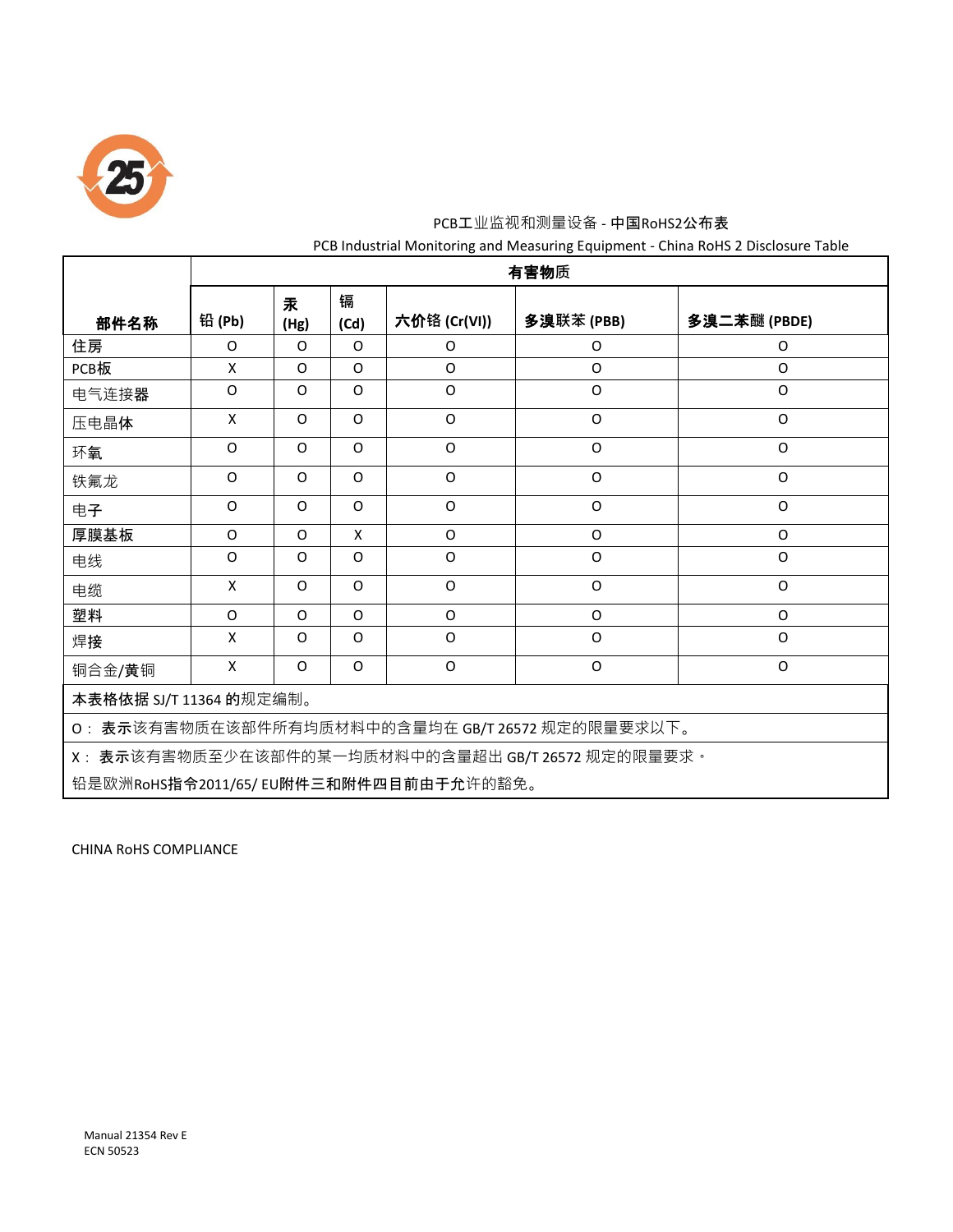| <b>Component Name</b>        | <b>Hazardous Substances</b> |              |              |                                                    |                                          |                                                    |  |
|------------------------------|-----------------------------|--------------|--------------|----------------------------------------------------|------------------------------------------|----------------------------------------------------|--|
|                              | Lead (Pb)                   | Mercury (Hg) | Cadmium (Cd) | <b>Chromium VI</b><br><b>Compounds</b><br>(Cr(VI)) | Polybrominated<br><b>Biphenyls (PBB)</b> | Polybrominated<br><b>Diphenyl Ethers</b><br>(PBDE) |  |
| Housing                      | O                           | O            | O            | $\Omega$                                           | O                                        | O                                                  |  |
| PCB Board                    | x                           | O            | O            | O                                                  | O                                        | O                                                  |  |
| <b>Electrical Connectors</b> | O                           | O            | O            | $\Omega$                                           | O                                        | O                                                  |  |
| Piezoelectric Crystals       | X                           | O            | O            | $\Omega$                                           | O                                        | O                                                  |  |
| Epoxy                        | 0                           | O            | O            | O                                                  | O                                        | O                                                  |  |
| Teflon                       | O                           | O            | O            | O                                                  | O                                        | O                                                  |  |
| Electronics                  | O                           | O            | O            | $\Omega$                                           | $\Omega$                                 | O                                                  |  |
| Thick Film Substrate         | $\Omega$                    | $\Omega$     | X            | $\Omega$                                           | $\Omega$                                 | O                                                  |  |
| Wires                        | O                           | O            | O            | $\Omega$                                           | O                                        | O                                                  |  |
| Cables                       | X                           | O            | O            | $\Omega$                                           | O                                        | $\Omega$                                           |  |
| Plastic                      | O                           | O            | O            | $\Omega$                                           | O                                        | O                                                  |  |
| Solder                       | x                           | O            | O            | O                                                  | O                                        | O                                                  |  |
| Copper Alloy/Brass           | X                           | O            | O            | $\Omega$                                           | O                                        | O                                                  |  |

This table is prepared in accordance with the provisions of SJ/T 11364.

O: Indicates that said hazardous substance contained in all of the homogeneous materials for this part is below the limit requirement of GB/T 26572.

X: Indicates that said hazardous substance contained in at least one of the homogeneous materials for this part is above the limit requirement of GB/T 26572.

Lead is present due to allowed exemption in Annex III or Annex IV of the European RoHS Directive 2011/65/EU.